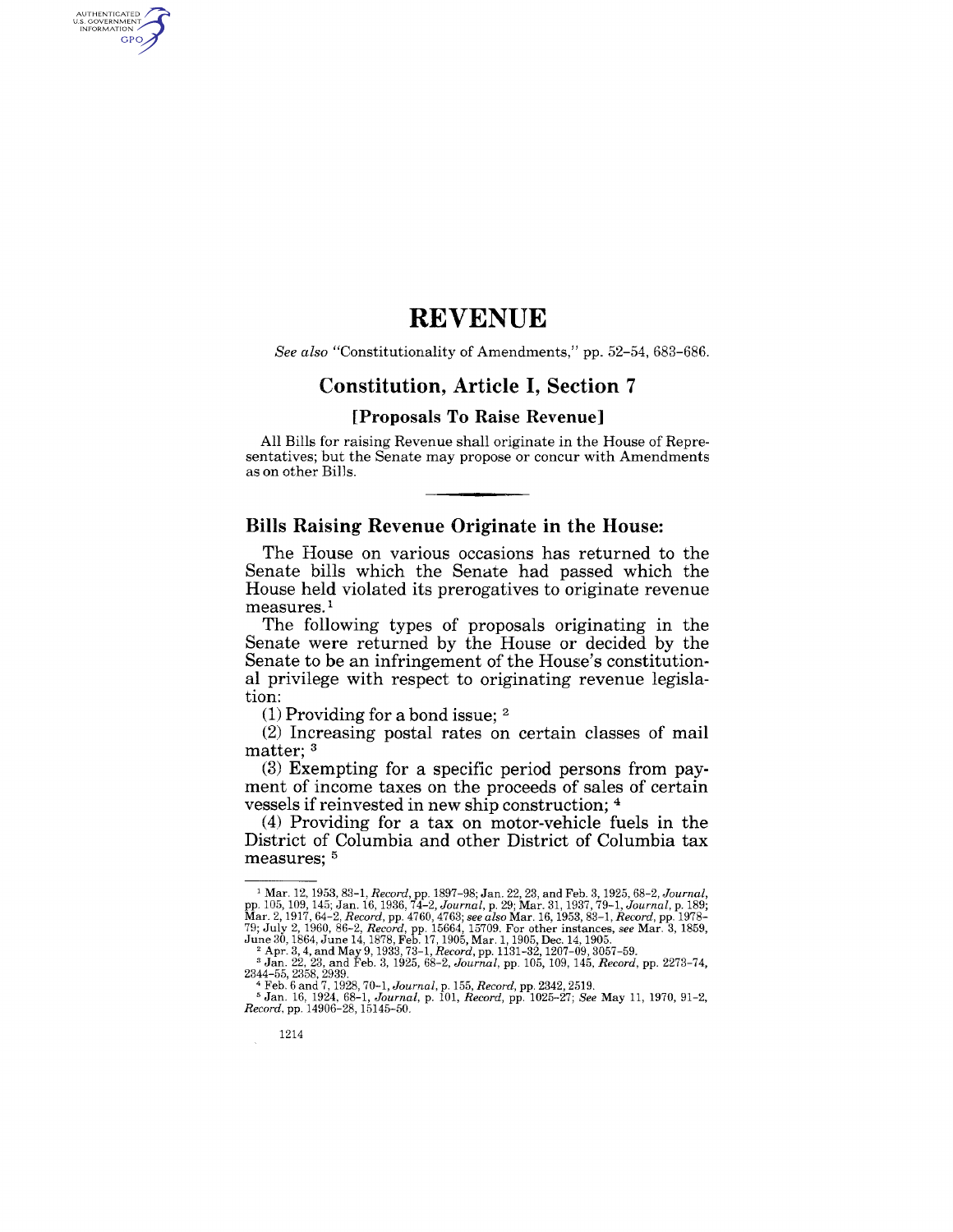#### REVENUE 1215

(5) Agricultural appropriation bill in 1905 with a particular amendment on revenue thereto; 6

(6) Repealing certain provisions of law relative to publicity of income tax rates, with an amendment increasing individual income tax rates; 7

(7) Concurrent resolution interpreting the meaning of the Tariff Act of 1922 with respect to imported broken rice; 8 and

(8) The Naval Appropriation bill for 1918 amended to provide for a bond issue of \$150,000,000. 9

#### **Constitutionality of Amendments or Bills-Question of Passed on by Senate:**

*See* also "Constitutionality of Amendments," pp. 52-54, 683-686.

Under the precedents of the Senate, points of order as to the constitutionality of a bill or amendments proposing to raise revenue will be submitted to the Senate for decision; the Chair or Presiding Officer has no power or authority to pass thereon.<sup>10</sup>

A point of order on one occasion was made against a bill that it was revenue raising; it was submitted to the Senate, and subsequently laid on the table by voice vote.<sup>11</sup>

<sup>&</sup>lt;sup>6</sup> Feb. 16, 1905, 58–3*, Record,* p. 2730.<br><sup>7</sup> Mar. 28, 1935, 74–1*, Journal,* pp. 228–30, *Record, pp. 4584–94, 4613.*<br><sup>8</sup> Jan. 12 and 16, 1928, 70–1, *Journal, pp. 104, 110, Record, pp. 1391, 1513, 1529.* 

<sup>&</sup>lt;sup>9</sup> Mar. 2, 1917, 64-2, Journal, p. 220, Record, pp. 4785, 4760-63, 4827.<br>
<sup>10</sup> June 16, 1924, 68-1, Journal, p. 101, Record, pp. 1025-27; Sept. 1, 1965, 89-1,<br>
Record, pp. 22588, 22589; Mar. 2, 1931, 71-3, Journal, p. 31 *Record,* pp.1867-68; Sept. 7, 1988, 100-2, *Record,* p. S 11794. 11 Mar. 2, 1931, 71-3, *Journal,* p, 317.